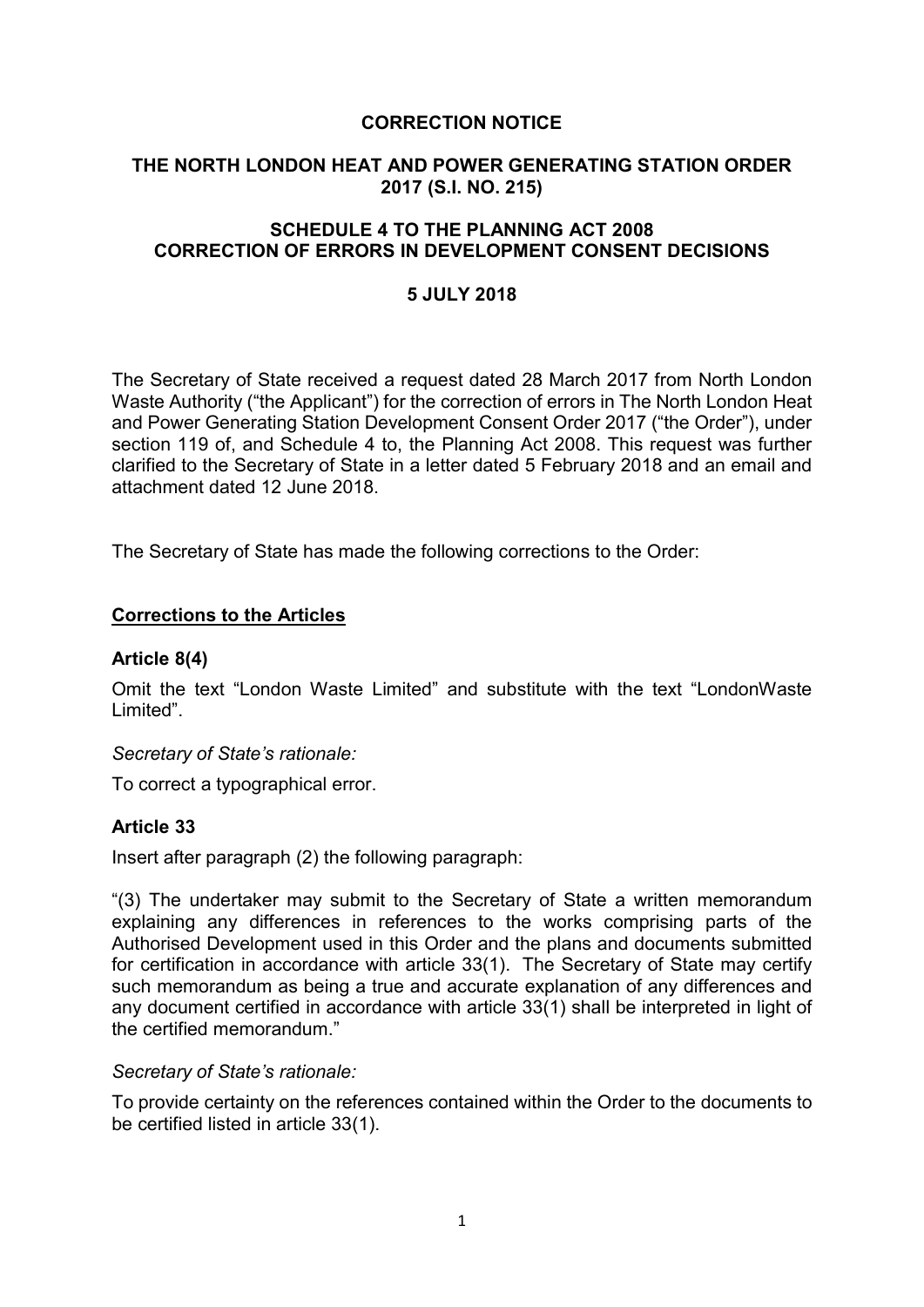# Corrections to Schedule 1

# Paragraph 2(7)

Omit the text:

"(7) Works No. 7 — decommissioning, demolition and removal of the energy from waste facility located within the limits of deviation identified on drawing C\_0011 Rev 01 of the works plans and demolition and removal of the existing stack, demolition of the existing water pumping station on Ardra Road; and making good."

## and substitute the following text:

"(7) Works No. 7 — decommissioning, demolition and removal of the energy from waste facility, demolition and removal of the existing stack, and water pumping station on Ardra Road and making good, within the limits of deviation identified on Works Plan C\_0011 Rev 01."

## Secretary of State's rationale:

To clarify that the existing stack and water pumping station on Ardra Road constitute Works No. 7 located within the limits of deviation identified on Works Plan C\_0011 Rev 01.

# Corrections to Schedule 2

# Paragraph 1(2)

Omit the text:

 "(2) Where an approval of details or other document is required under the terms of any Requirement or where compliance with a document contains the wording "unless otherwise agreed" by the discharging authority, such approval of details or of any other document (including any subsequent amendments or revisions) or agreement by the discharging authority is not to be given except in relation to minor or immaterial changes or deviations where it has been demonstrated to the satisfaction of the discharging authority that the subject matter of the approval or agreement sought does not give rise to any materially new or materially different environmental effects to those assessed in the environmental statement.";

and substitute the following text:

"(2) Where an approval of details or other document is required under the terms of any Requirement or where compliance with a document contains the wording "unless otherwise agreed" by the discharging authority, such approval or agreement may only be given if it has been demonstrated to the satisfaction of the discharging authority that the subject matter of the approval or agreement sought does not give rise to any materially new or materially different environmental effects to those assessed in the environmental statement; and where any amendment or revision is subsequently sought to such approved or agreed matters they must be minor or immaterial and not give rise to any materially new or materially different environmental effects to those assessed in the environmental statement."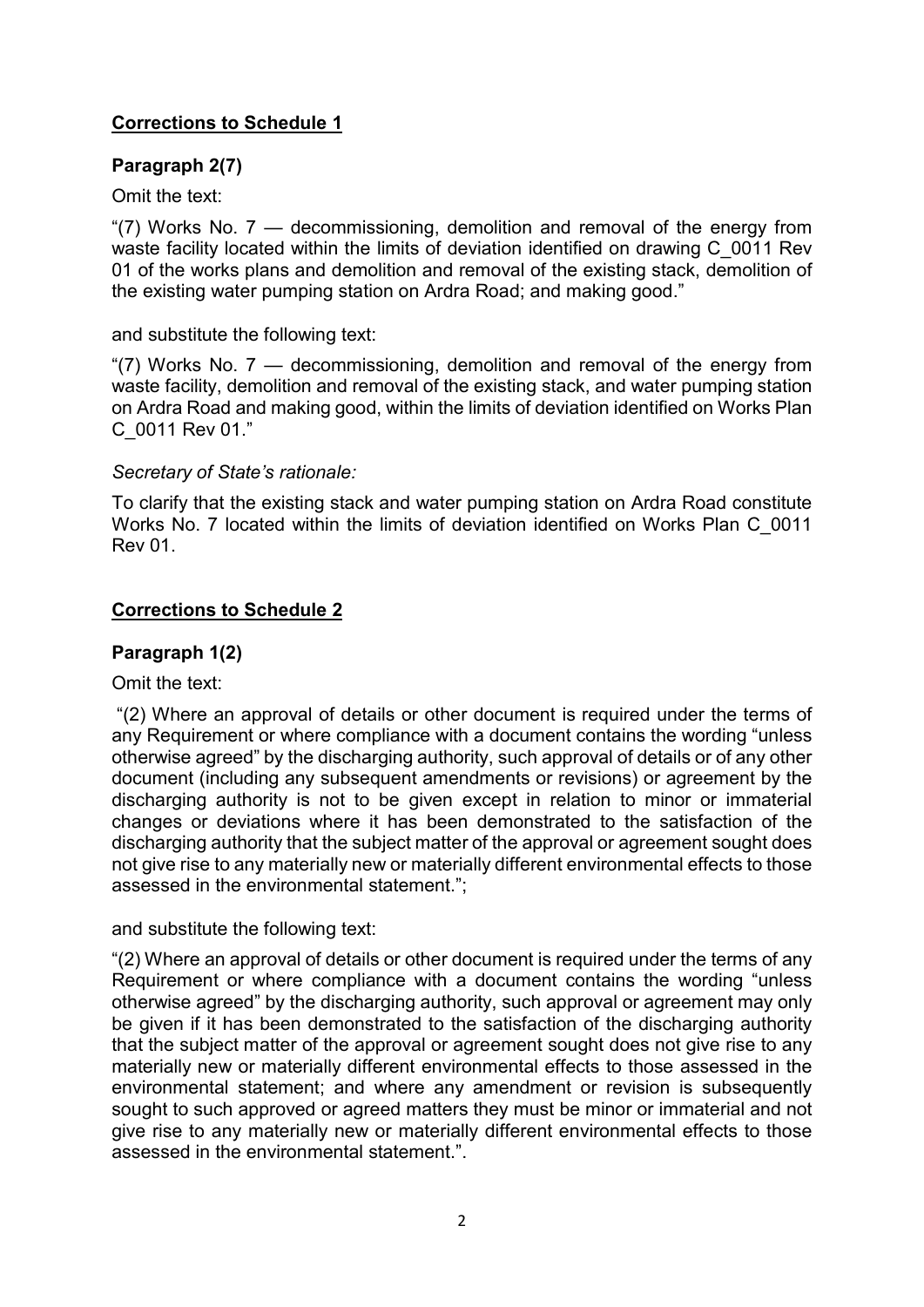### Secretary of State's rationale:

To clarify that any approvals under the Order must not give rise to any materially new or materially different environmental effects to those assessed in the environmental statement, while any subsequent amendments or revisions to those approvals must also be minor or immaterial changes and not give rise to any materially new or materially different environmental effects to those assessed in the environmental statement.

## Corrections to Schedule 3

### Paragraph 4(7)

Omit the text "sent out with the relevant time" and substitute "sent outwith the relevant time".

#### Secretary of State's rationale:

To correct a typographical error.

## Corrections to Schedule 5

#### Column 3, row 2

Omit the text "Works to create a new access branching off the section of Lee Park within" and substitute "Works to create a new access branching off the section of Lee Park Way within".

#### Secretary of State's rationale:

To correct a typographical error.

### Corrections to Schedule 8

### Column 3, row 10

Omit the text "drawing C\_0014 Rev 01 of thr works plans" and substitute "drawing C\_0014 Rev 01 of the works plans".

#### Secretary of State's rationale:

To correct a typographical error.

### Corrections to Schedule 10

#### olumn 2, row 1, second paragraph

Omit the text "utilities listed in Work No. 4(a)(i)to" and substitute "utilities listed in Work No.  $4(a)(i)$  to".

Secretary of State's rationale: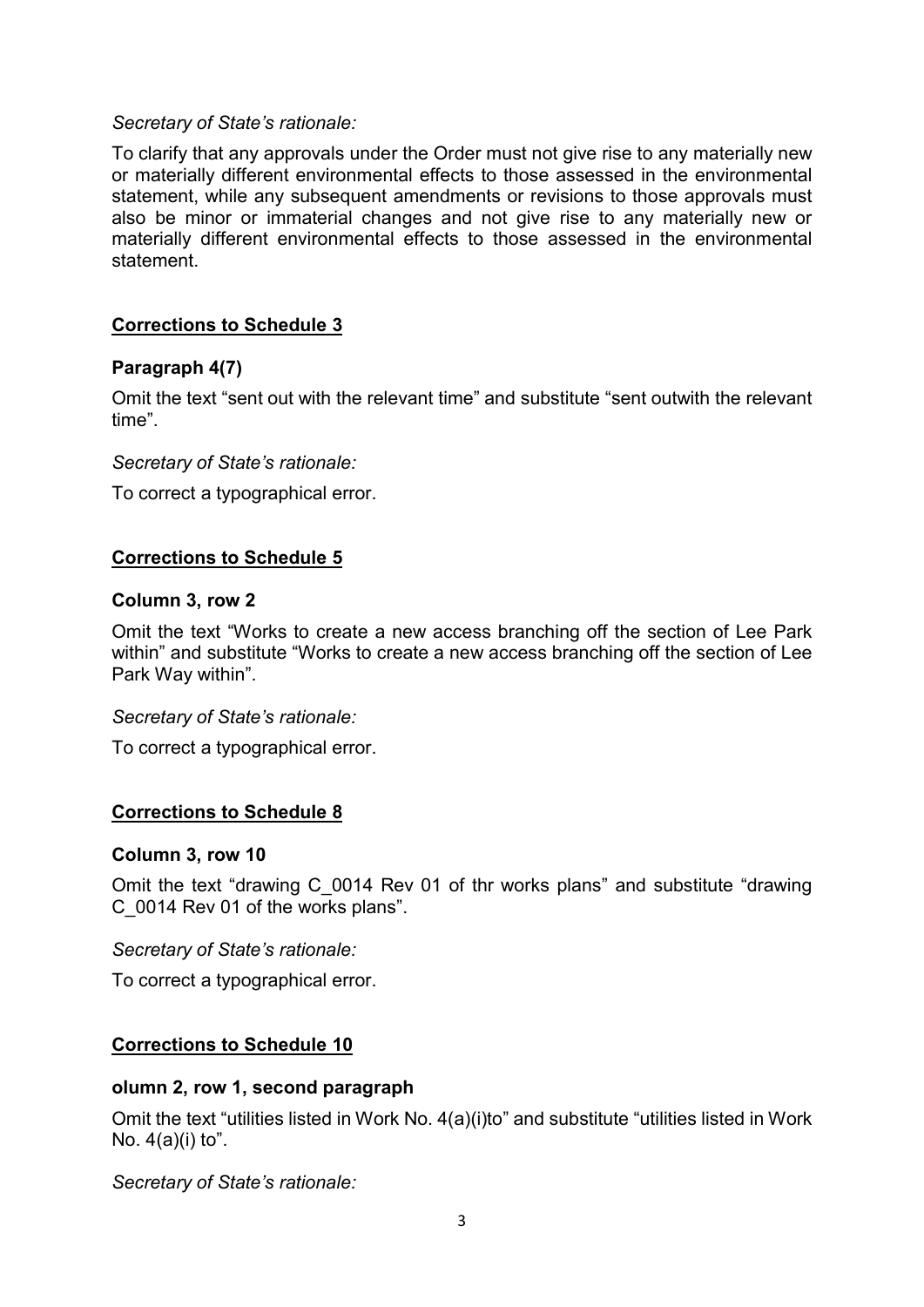To correct a typographical error.

# Corrections to Schedule 13 Part 5

# Paragraph (9)(4)(a)

Omit the text "sub-paragraphs 9(5) or 9(7); and," and substitute "sub-paragraphs 9(5) or 9(7); and".

# Paragraph (9)(6)

Omit the text "Works approved under this paragraph applies must be executed only in accordance with the plan, submitted under sub-paragraph, as approved" and substitute "Works approved under this paragraph must be executed only in accordance with the plan submitted under sub-paragraph 9(1), as approved".

## Paragraph 10(5)(a)

Omit the text "sub-paragraphs 10(6) or 10(8); and," and substitute "sub-paragraphs 10(6) or 10(8); and".

## Paragraph 10(9)

Omit the text "paragraphs 7 and 8 9apply as if the removal of the apparatus" and substitute "paragraphs 7 to 9 apply as if the removal of the apparatus".

### Paragraph 12(2)

Omit the text "skilful and workman line manner," and substitute "skilful and workmanlike manner".

# Paragraph 14(2)

Omit the text "consent, agreement or approval to is" and substitute "consent, agreement or approval is".

Secretary of State's rationale:

To correct typographical errors.

# Corrections which the Secretary of State has not made

### Schedule 1 (Authorised Development)

The Applicant requested a change in Schedule 1 to reinstate the numbering included in the final version of the draft Order at the end of the examination stage.

### Secretary of State's rationale

The Secretary of State does not think it appropriate to introduce a formatting error to solve a document numbering issue. However, the Secretary of State has inserted